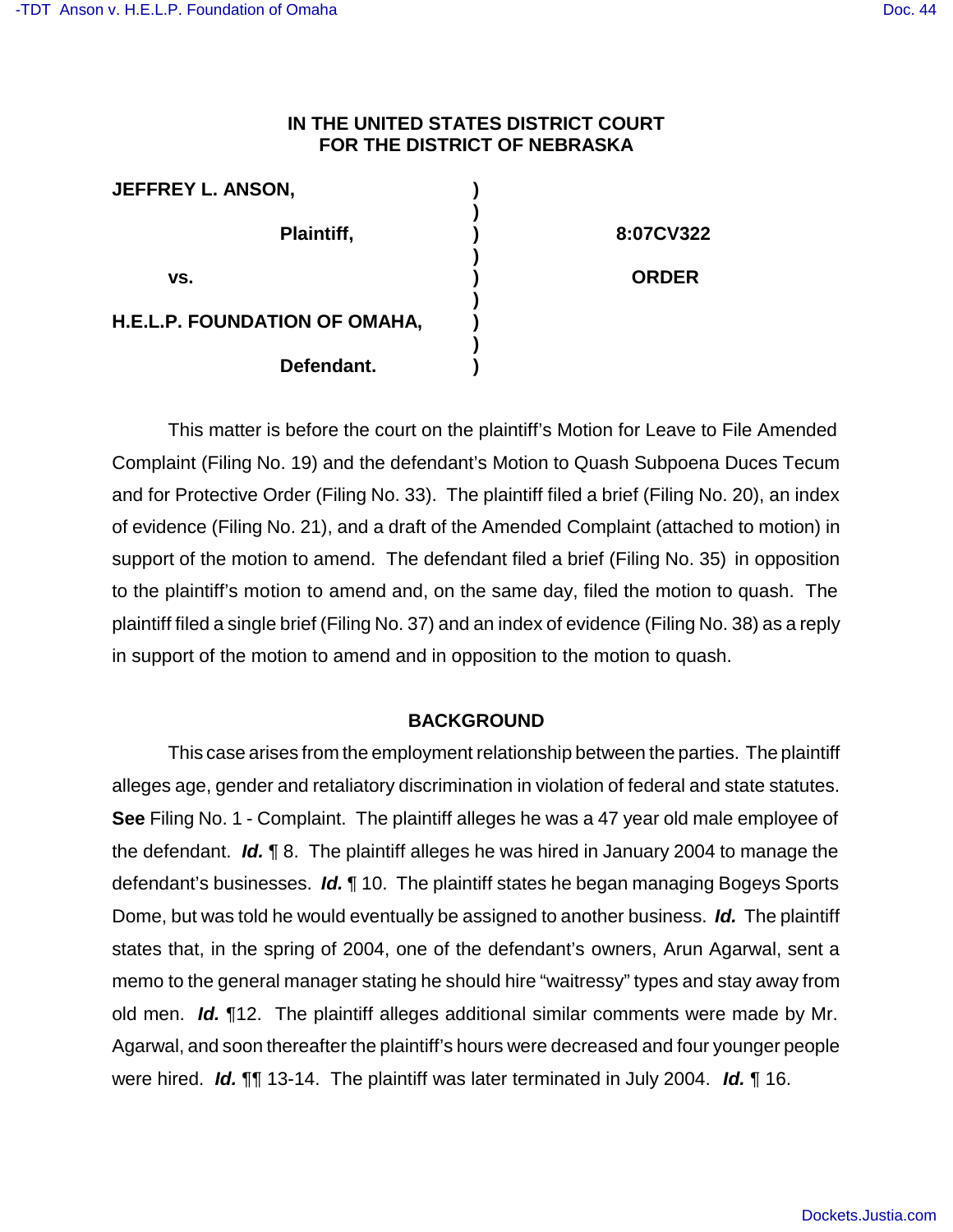The plaintiff filed the complaint on August 20, 2007. **See** Filing No. 1. The plaintiff filed a charge against the defendant with the Equal Employment Opportunity Commission (EEOC) and the Nebraska Equal Employment Opportunity Commission on September 8, 2004, which was amended on July 6, 2005. *Id.* ¶ 4; Filing No. 21 Ex. 1(C) - 1(D). On June 16, 2007, the plaintiff received a right to sue letter. Filing No. 1 ¶ 5 and Ex. A. The letter was copied to corporate counsel for the "Help Foundation." *Id.*

On September 10, 2007, the defendant filed an answer. **See** Filing No. 6. In the defendant's answer, it stated, "Defendant is not an employer as defined by Title VII, the Age Discrimination in Employment Act, or the Nebraska Fair Employment Practices Act." Id. ¶ 4. On December 28, 2007, the defendant filed a motion for summary judgment arguing, that "during the period of January 2003 to December 2004, the HELP Foundation employed fewer than fifteen (15) employees. Accordingly, it is not an 'employer' pursuant to either federal or state equal opportunity laws; therefore, the Plaintiff cannot state a viable cause of action under state or federal law." **See** Filing Nos. 16, 17. The plaintiff's response to the defendant's motion for summary judgment is now due March 18, 2008. **See** Filing No. 36.

On January 4, 2008, the plaintiff filed the instant motion to amend the complaint seeking to add Rani Sati Corporation (Rani Sati) as a defendant. **See** Filing Nos. 19-20. The plaintiff alleges Rani Sati served as a joint employer of the plaintiff. *Id.* When the plaintiff amended his EEOC/NEOC charge on July 6, 2005, he included Rani Sati as a respondent. **See** Filing No. 21, Ex. 1 - Anson Aff. ¶ 6; Ex. 1(D). The plaintiff states he received payroll checks issued from the defendant, but that the Nebraska Department of Labor Workforce Development determined the plaintiff's mostrecent employment was with Rani Sati, for purposes of unemployment benefits. *Id.* Ex. 1 - Anson Aff. ¶ 7; Ex. 1(E) - Letter dated Oct. 6, 2005. The plaintiff states his failure to list both H.E.L.P. Foundation and Rani Sati as defendants in this case was inadvertent and he believes both companies acted as his employer. *Id.* Ex. 1 - Anson Aff. ¶¶ 8-9. This is because the defendant has recently filed evidence which suggests the plaintiff was not an employee of the defendant, in the defendant's attempt to show less than fifteen employees. Further, the plaintiff states both companies have the same business address and share corporate officers. Finally,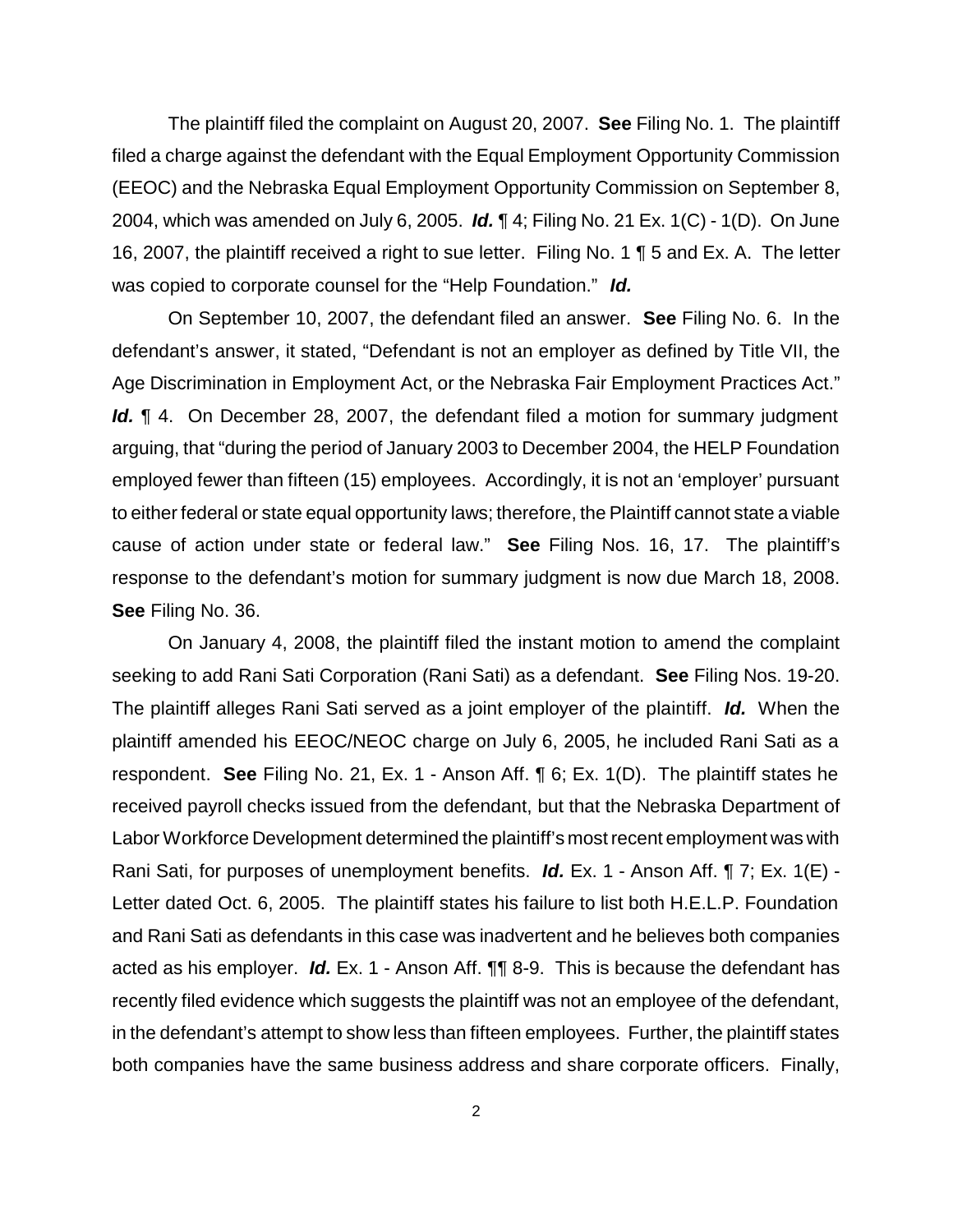the plaintiff mentions the defendant has failed to cooperate in the discovery process by providing employment records and responses to written discovery. The discovery requests were served by the plaintiff on November 12, 2007. The deadline for the plaintiff to file any motions to amend pleadings or add parties was December 1, 2007. **See** Filing No. 11.

The defendant argues the plaintiff's motion to amend was untimely filed and is futile. **See** Filing No. 35. Additionally, the defendant and Rani Sati argue a deposition notice served by the plaintiff on Rani Sati should be quashed. **See** Filing No. 33.

#### **ANALYSIS**

### **A. Motion to Amend**

Under Federal Rule of Civil Procedure 15(a), a court should grant leave to amend freely "when justice so requires." "However, denial of leave to amend may be justified by undue delay, bad faith on the part of the moving party, futility of the amendment or unfair prejudice to the opposing party." *U.S. ex rel. Joshi v. St. Luke's Hosp., Inc.*, 441 F.3d 552, 557 (8th Cir. 2006) (internal citation omitted). The party opposing the amendment has the burden of demonstrating the amendment would be prejudicial. **See** *Sokolski v. Trans Union Corp.*, 178 F.R.D. 393, 396 (E.D.N.Y. 1998). There is no absolute right to amend. *Doe v. Cassel*, 403 F.3d 986, 990 (8th Cir. 2005). Whether to grant a motion for leave to amend is within the sound discretion of the district court. *Gamma-10 Plastics, Inc. v. Am. President Lines***,** 32 F.3d 1244, 1255 (8th Cir. 1994).

The plaintiff's motion to amend is outside the deadline initially imposed by the court by one month. The plaintiff argues the timing of the motion is justified by the defendant's failure to cooperate in discovery. However, the court notes the defendant's initial discovery responses were not due until *after* the plaintiff's deadline had already passed. Next, the plaintiff contends the untimely amendment is justified by excusable neglect under Federal Rule of Civil Procedure 6(b). The plaintiff contends he has been led to believe, based on his payroll checks, the EEOC/NEOC documents and investigation, and the defendant's discovery responses, that the plaintiff was employed by the defendant. In any event, the plaintiff contends there is no delay because this matter is in the early stages of discovery. Finally, the plaintiff contends the defendant and proposed defendant will suffer no or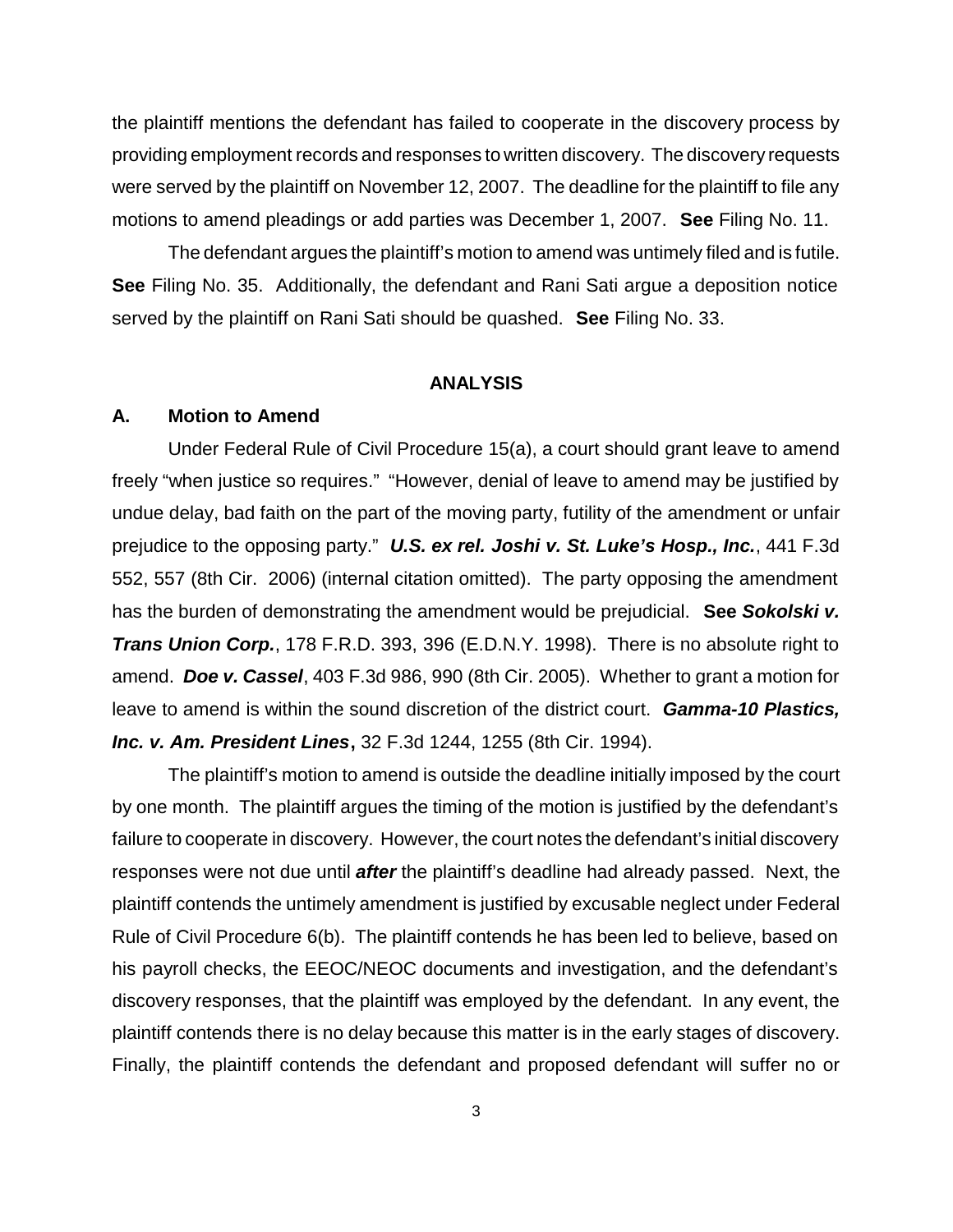prejudice as they are represented by the same counsel and corporate officers. The court finds the plaintiff has shown an absence of bad fath and that good cause and/or excusable neglect justifies the brief delay in filing the motion to amend. **See** Fed. R. Civ. P. 16(b).

The defendant contends the plaintiff's proposed amendment would be futile. Leave to amend "may be denied if an amendment would be futile." *Stricker v. Union Planters Bank, N.A.*, 436 F.3d 875, 878 (8th Cir. 2006). However, a motion to amend should be denied on the merits "only if it asserts clearly frivolous claims or defenses." *Gamma-10* **Plastics**, 32 F.3d at (quotations and citations omitted). Further, "likelihood of success on the new claim or defense is not a consideration for denying leave to amend unless the claim is clearly frivolous" "or legally insufficient on its face." *Becker v. Univ. of Neb.*, 191 F.3d 904, 908 (8th Cir. 1999); *Sokolski v. Trans Union Corp.*, 178 F.R.D. 393, 396 (E.D.N.Y. 1998) (citation omitted). "The party opposing such amendment ha[s] the burden of establishing that leave to amend would be . . . futile." *Sokolski*, 178 F.R.D. at 396 (citations omitted). The court is mindful of the liberal policy toward amendments and "the underlying purpose of Rule 15--to facilitate decision on the merits rather than on the pleadings or technicalities." *Sharper Image Corp. v. Target Corp.*, 425 F. Supp. 2d 1056 (N.D. Cal. 2006) (internal citation omitted); **see** *Monahan v. New York City Dep't of Corr.*, 214 F.3d 275, 283 (2d Cir. 2000). "[I]f the alleged futility is based on factual issues which are in dispute, leave to amend should not be denied." *Santiago v. Steinhart*, 1993 WL 410402 \*1, 2 (S.D.N.Y. 1993).

The defendant asserts the claims against Rani Sati are time barred because the plaintiff failed to pursue the claims within ninety (90) days of his receipt of the right to sue letter from the EEOC. **See** Filing No. 35. The plaintiff asserts the claims in the amended pleading relate back to the original complaint because the proposed claims "arose out of the conduct, transaction, or occurrence set forth or attempted to be set forth in the original pleading." **See** Filing No. 20 - Brief p. 4-5 (**citing** Fed. R. Civ. P. 15(c)). Further, the plaintiff contends he is merely curing an inadvertent error in naming a party defendant.

The court finds there is an issue in this matter about who was the plaintiff's employer. The plaintiff's claims against both entities are identical. Both entities have had knowledge of the allegations through the EEOC investigation and the filing of the federal